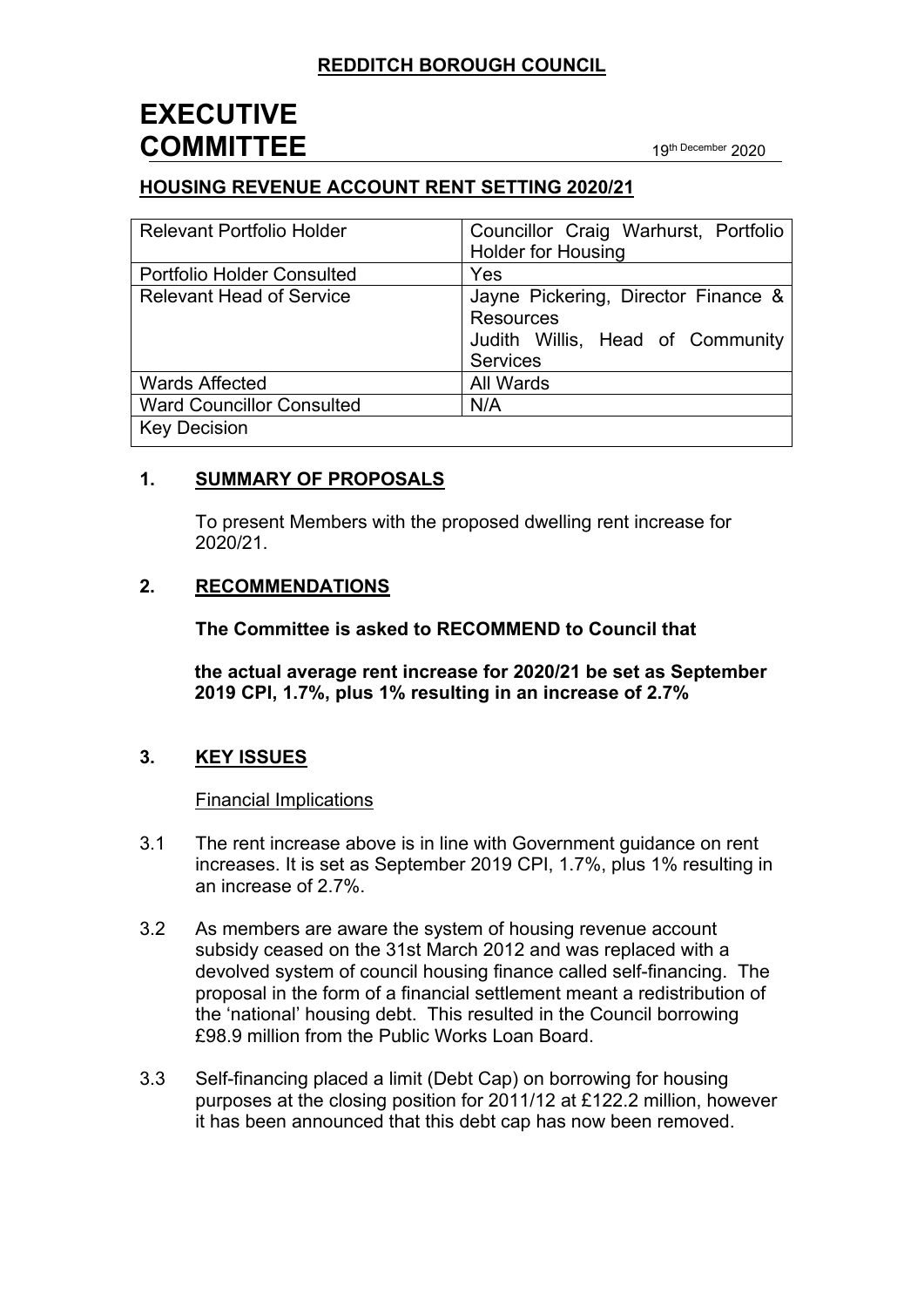# **EXECUTIVE COMMITTEE** <sup>19</sup>th December <sup>2020</sup>

3.4 The Welfare Reform and Work Act 2016 set out that rents within the social housing sector were to decrease by 1% each year for 4 years commencing on 1st April 2016. This has now come to an end, and the Council is able to increase rents again.

#### 2020/21

3.5 For 2020/21, based on the legislative changes, the actual average rent increase will be 2.7%. The average rent on a 52 week basis will be £79.28 for 52 weeks or £85.89 on a 48 week basis. This compares to the average for 2019/20 on a 52 week basis of £77.02 and £83.44 on a 48 week basis.

#### Legal Implications

- 3.6 Section 21 of the Welfare and Reform Act 2016 required 'In relation to each relevant year, registered providers of social housing must secure that the amount of rent payable in respect of that relevant year by a tenant of their social housing in England is at least 1% less than the amount of rent that was payable by the tenant in respect of the preceding 12 months.' This has now come to an end, and on 4 October 2017, DCLG [announced](https://www.gov.uk/government/news/2-billion-boost-for-affordable-housing-and-long-term-deal-for-social-rent) that "increases to social housing rents will be limited to CPI plus 1% for 5 years from 2020."
- 3.7 [Consultation](https://assets.publishing.service.gov.uk/government/uploads/system/uploads/attachment_data/file/740299/180912_Rents_for_social_housing_from_2020_to_2021_consultation_document.pdf) on a new rent direction took place between September and November 2018. The response to the consultation was published on 26 February 2019 with the Government confirming the October 2017 announcement.

### Service/Operational Implications

3.8 The Council needs to approve the rents in a timely manner in order to allow officer time to notify the tenants of the annual rent. Tenants must have 28 calendar days' notice of any change to their rent charge.

#### Customer/Equalities and Diversity Implications

3.9 The rent increase will be applied by the same percentage regardless of property size. The equality and diversity implications of the changes will be evaluated and considered as part of the decision making process.

### **4. RISK MANAGEMENT**